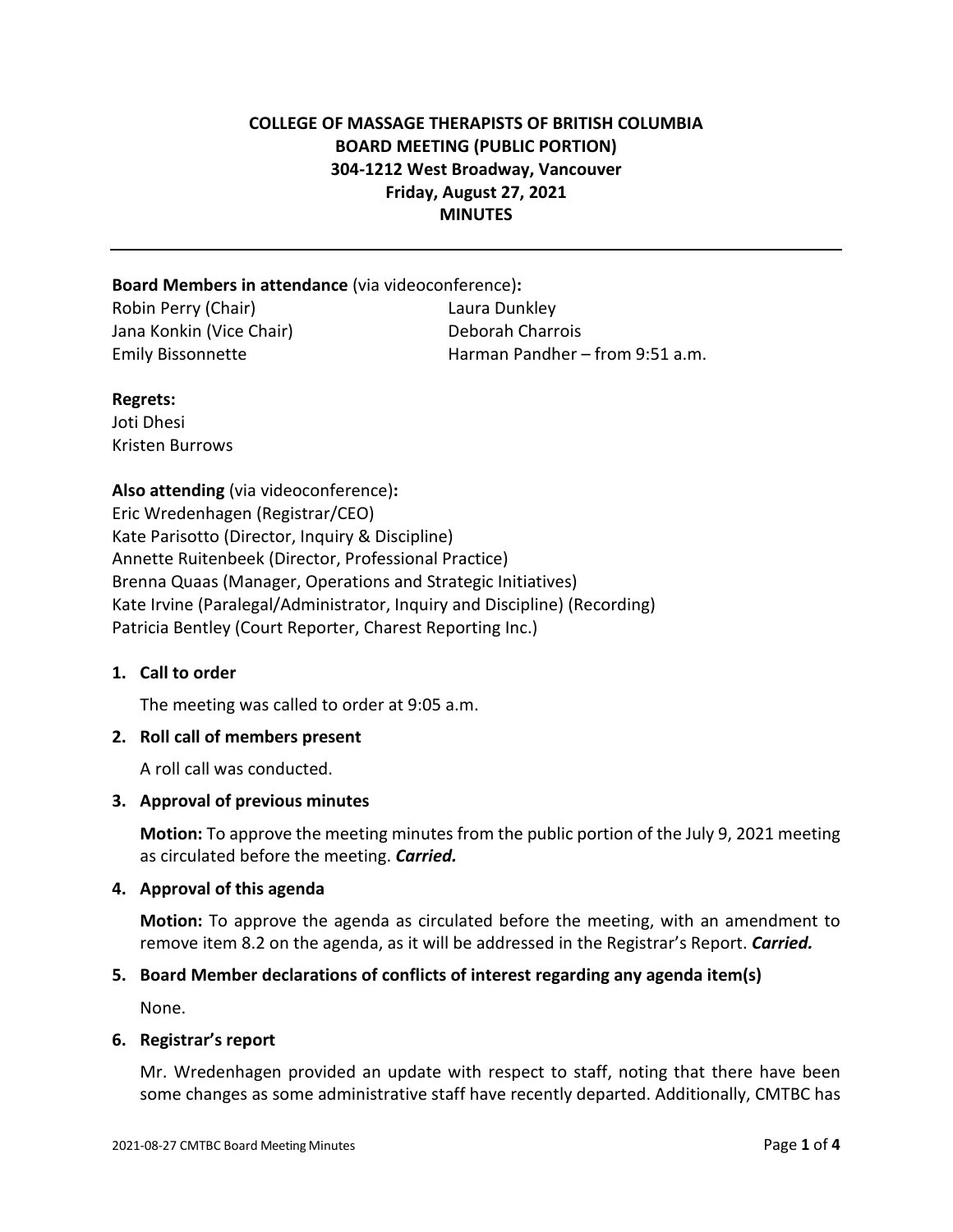recently hired for the newly created position of "Manager, Operations and Strategic Initiatives". Mr. Wredenhagen introduced Brenna Quaas, who has been hired into this role. Ms. Quaas briefly introduced herself to Board members. Mr. Wredenhagen advised that Ms. Quaas would be tasked with assisting him in working towards the strategic priorities outlined in CMTBC's Strategic Plan, particularly with respect to communications with registrants and strengthening of internal infrastructure.

Mr. Wredenhagen also advised that Annette Ruitenbeek, CMTBC's Director, Professional Practice, will be departing effective October 31, 2021, after approximately 10 years with CMTBC. Mr. Wredenhagen thanked her for all of her contributions over the years.

#### **7. Chair's report**

The Chair did not provide a report.

#### **8. New business**

#### **8.1 Budget for 2022**

#### **8.1.1 Review of Financial Statements to June 30, 2021**

Mr. Wredenhagen presented the financial statements to June 30, 2021, which are tracking closely to expected year-to-date amounts. He provided some explanation of line items relating to examination administration costs and discipline legal expenses, which are tracking higher than expected. He advised that the statements do not suggest any need for concern about CMTBC's underlying financial position.

## **8.1.2 Finance and Audit Committee report**

Mr. Wredenhagen presented a report from the Finance and Audit Committee, which met on August 25, 2021 to review the financial statements to June 30, 2021 and the proposed budget for 2022. He advised that the Finance and Audit Committee recommends to the Board that it approve the proposed budget for 2022.

Mr. Wredenhagen also provided an operational update with respect to hiring of an Accounting Coordinator, which will be completed soon.

## **8.1.3 Approval of proposed 2022 budget**

Mr. Wredenhagen presented to the Board the proposed budget for 2022.

He began by providing some background about development of the budget for 2021, noting that it had involved challenges relating to consideration of the COVID-19 pandemic and associated public health measures. He stated that to some extent, this continues to be a challenge for budgeting for 2022.

Mr. Wredenhagen noted that there was no registration/renewal fee increase for 2021. He advised that the proposed budget for 2022 also does not involve a registration/renewal fee increase, which is because of the financial impacts on registrants from the COVID-19 pandemic. He informed the Board, however, a fee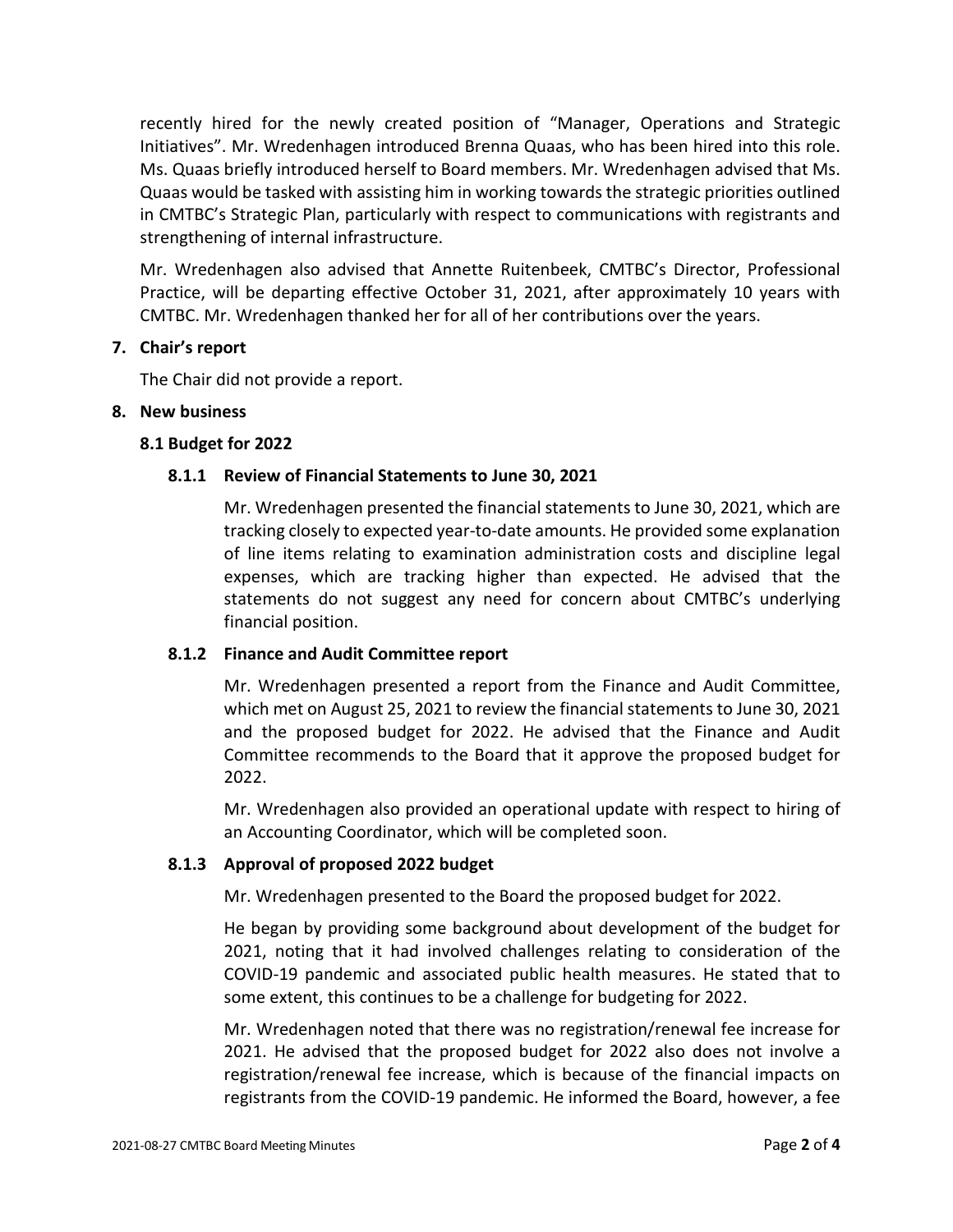increase will almost certainly be needed for 2023, to support the College's operations given increased costs of regulating.

**Motion:** To approve the 2022 budget as presented. *Carried.*

## **8.1.4 Approval of proposed Bylaw amendment (examination fee increase)**

Ms. Parisotto explained that the proposed Bylaw amendment, revising Schedule "B" to the Bylaws (Fee Schedule), creates a new fee which applies to a request to reschedule an already-scheduled Clinical Competence Assessment ("CCA") conducted for a Prior Learning Assessment applicant by CMTBC. Ms. Ruitenbeek explained that recently, a significant number of candidates have been cancelling or seeking to reschedule CCA appointments for non-emergency reasons, which has left CMTBC with significant cancellation costs relating to the venue and the assessors' time. This is the reason that CMTBC is seeking to create a new fee for rescheduling.

**Motion:** To approve the Bylaw amendment as presented. *Carried.*

## **8.2 Approval of proposed Bylaw amendment (notice)**

Mr. Wredenhagen explained that the proposed Bylaw amendment would add two new educational institutions accredited by the Canadian Massage Therapy Council for Accreditation at the requisite level to the list of recognized education programs at Schedule "A" to the Bylaws (Recognized Education Programs) and add another province (Prince Edward Island, in which massage therapy has recently become statutorily regulated) to the definition of "Recognized Canadian Jurisdiction".

**Motion:** To approve the Bylaw amendment as presented. *Carried.*

## **8.3 Committee reports:**

## **8.3.1 Discipline Committee report**

A written report from the Discipline Committee was circulated. Ms. Parisotto advised that one discipline hearing will be resuming in September and another discipline hearing has recently been scheduled for one day in December. All other outstanding discipline hearings will likely take place in 2022 (or later).

## **8.3.2 Inquiry Committee report**

A written report from the Inquiry Committee was circulated. Ms. Parisotto advised that the Inquiry Committee's caseload continues to track higher than in 2021.

## **8.3.3 Registration Committee report**

A written report from the Registration Committee was circulated, indicating that the Registration Committee has met twice since the last Board meeting.

**Motion:** To accept all committee reports as presented. *Carried.*